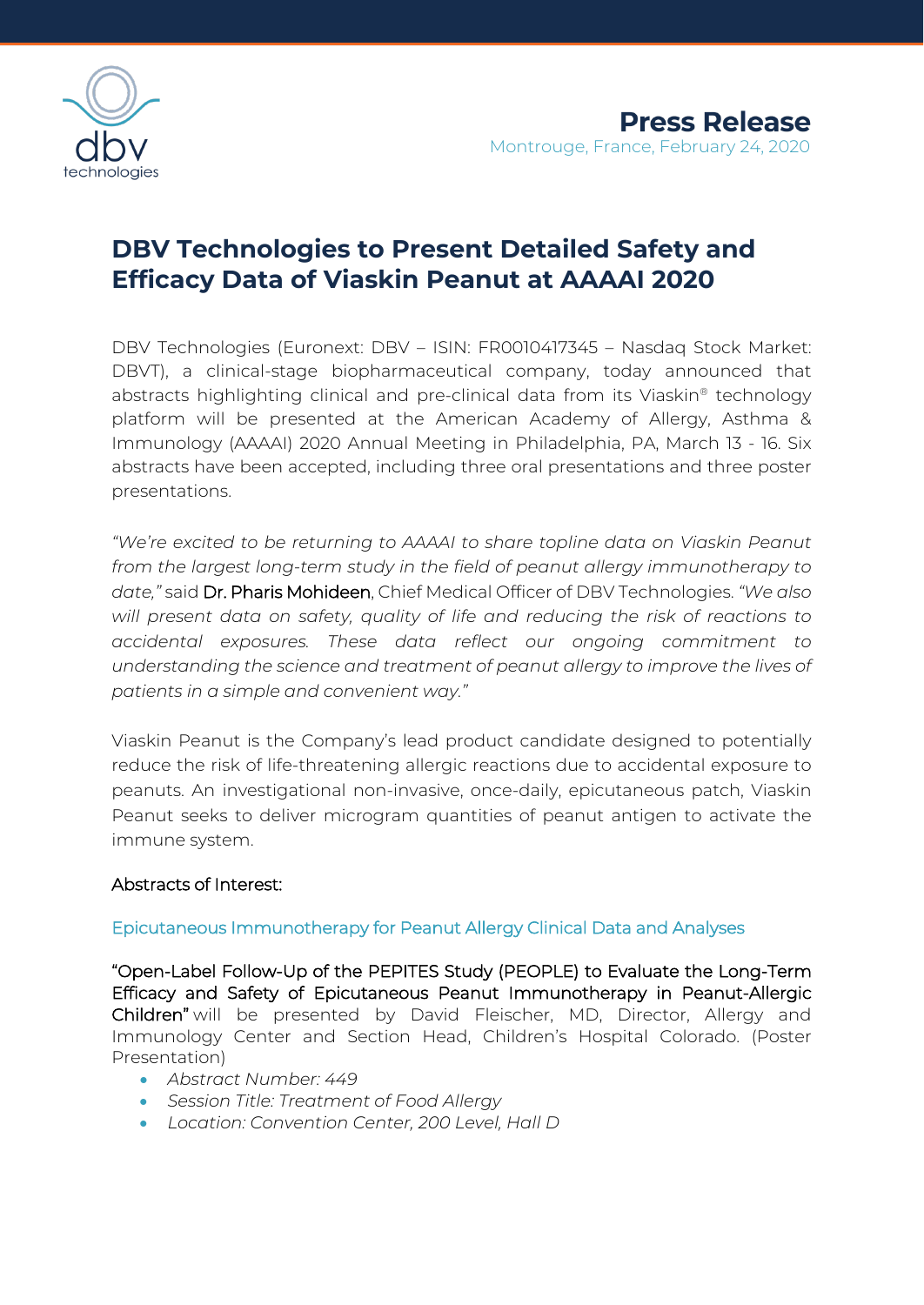

- *Presentation Date: Sunday, March 15, 2020*
- *Presentation Time: 9:45-10:45 AM ET*

"Results of the REALISE (Real-life Use and Safety of EPIT) Study: A Multicenter Blinded Randomized Controlled Trial Investigating the Safety of Epicutaneous Immunotherapy for Peanut Allergy in Peanut-Allergic Children" will be presented by Jacqueline Pongracic, MD, Head, Allergy and Immunology, Ann & Robert H. Lurie Children's Hospital of Chicago, Professor of Pediatrics and Medicine, Northwestern University Feinberg School of Medicine. (Oral Presentation)

- *Abstract Number: 257*
- *Session Number: 2605*
- *Session Title: Advances in the Treatment of Peanut Allergy*
- *Location: Convention Center, 400 Level, Terrace Ballroom I*
- *Presentation Date: Saturday, March 14, 2020*
- *Presentation Time: 2:15-2:30 PM ET*

"Modeled Quantitative Risk Reduction Through Epicutaneous Immunotherapy for Peanut Allergy: Restaurant Meal Preparation with Shared Cooking Utensils and Equipment" will be presented by Benjamin C. Remington, PhD, University of Nebraska-Lincoln Food Allergy Research and Resource Program, and the Remington Consulting Group B.V., The Netherlands. (Poster Presentation)

- *Abstract Number: 451*
- *Session Title: Treatment of Food Allergy*
- *Location: Convention Center, 200 Level, Hall D*
- *Presentation Date: Sunday, March 15, 2020*
- *Presentation Time: 9:45-10:45 AM ET*

"Food Allergy Quality of Life Questionnaires for Assessment of Health-Related Quality of Life in Clinical Food Allergy Treatment Studies: Use of Item Response Theory" will be presented by Audrey Dunn-Galvin, PhD, School of Applied Psychology, University College Cork, College Road, Cork City, Ireland. (Poster Presentation)

- *Abstract Number: 444*
- *Session Title: Treatment of Food Allergy*
- *Location: Convention Center, 200 Level, Hall D*
- *Presentation Date: Sunday, March 15, 2020*
- *Presentation Time: 9:45-10:45 AM ET*

## Epicutaneous Immunotherapy (EPIT) Scientific Research

*"*Role of Langerhans Cells in the Formation of Germinal Center and Modulation of Humoral Immunity During Epicutaneous Immunotherapy" will be presented by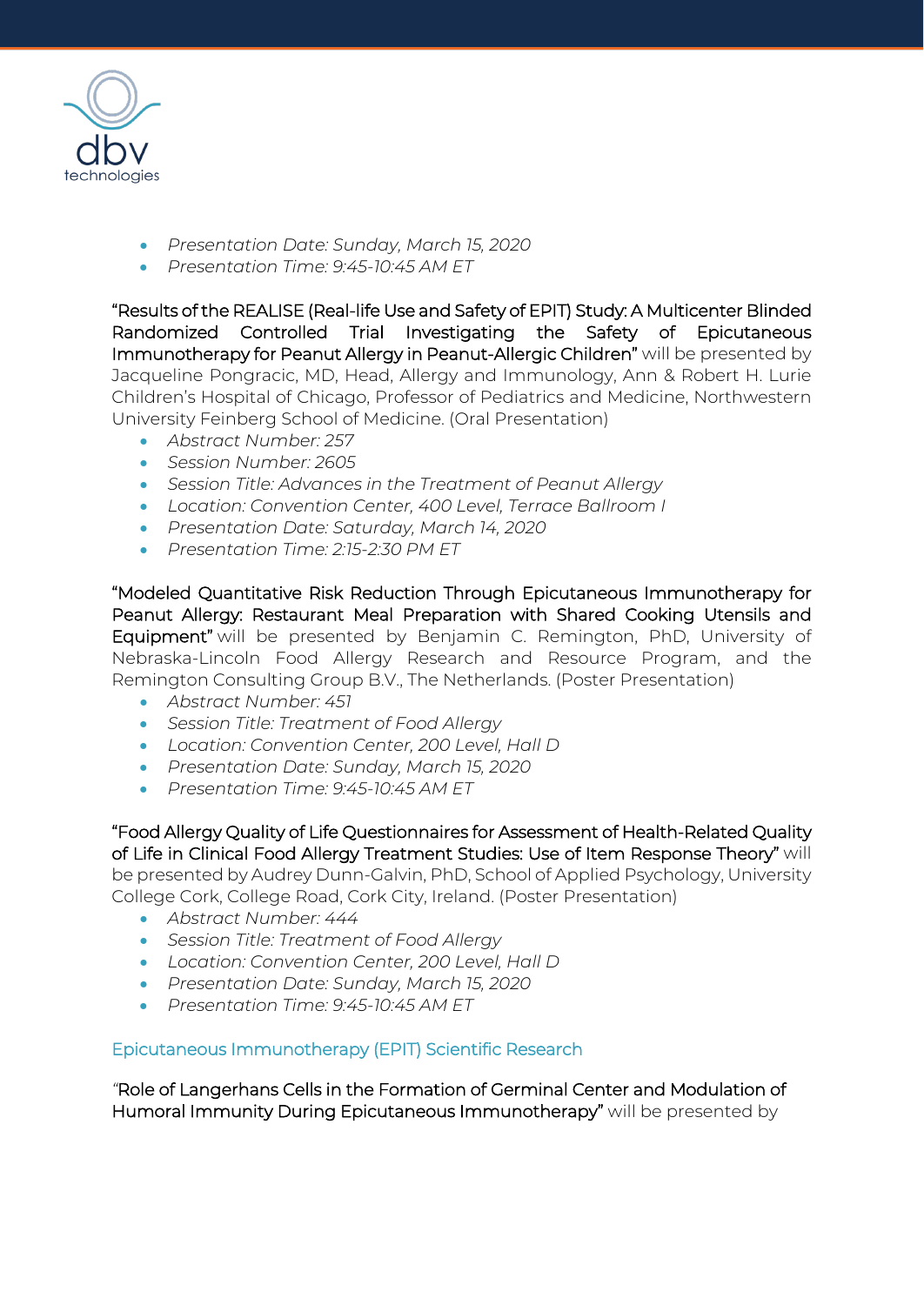

Vincent Dioszeghy, PhD, DBV Technologies. (Oral Presentation)

- *Abstract Number: 266*
- *Session Number: 2607*
- *Session Title: Mechanisms and Treatment Effect of Immunotherapy*
- *Location: Convention Center, 100 Level, Room 115*
- *Presentation Date: Saturday, March 14, 2020*
- *Presentation Time: 2:00-2:15 PM ET*

*"*Mechanisms of Allergen Capture by Skin DC Differ between naïve and sensitized individuals in a specific-IgG dependent manner" will be presented by Pierre-Louis Hervé, PhD, DBV Technologies. (Oral Presentation)

• *Abstract Number: 527*

- *Session Number: 3603*
- *Session Title: Immunology of Allergy*
- *Location: Convention Center, 100 Level, Room 113*
- *Presentation Date: Sunday, March 15, 2020*
- *Presentation Time: 2:30-2:45 PM ET*

#### About DBV Technologies

DBV Technologies is developing Viaskin®, an investigational proprietary technology platform with broad potential applications in immunotherapy. Viaskin is based on epicutaneous immunotherapy, or EPIT™, DBV's method of delivering biologically active compounds to the immune system through intact skin. With this new class of non-invasive product candidates, the Company is dedicated to safely transforming the care of food allergic patients. DBV's food allergies programs include ongoing clinical trials of Viaskin Peanut and Viaskin Milk, and preclinical development of Viaskin Egg. DBV is also pursuing a human proof-of-concept clinical trial of Viaskin Milk for the treatment of Eosinophilic Esophagitis, and exploring potential applications of its platform in vaccines and other immune diseases. DBV Technologies has global headquarters in Montrouge, France and offices in Bagneux, France, and North American operations in Summit, NJ and New York, NY. The Company's ordinary shares are traded on segment B of Euronext Paris (Ticker: DBV, ISIN code: FR0010417345), part of the SBF120 index, and the Company's ADSs (each representing one-half of one ordinary share) are traded on the Nasdaq Global Select Market (Ticker: DBVT).

#### Forward Looking Statements

This press release contains forward-looking statements, including statements about the potential of the EPIT platform and Viaskin® Peanut as a treatment for peanut-allergic children. These forward-looking statements are not promises or guarantees and involve substantial risks and uncertainties. Factors that could cause actual results to differ materially from those described or projected herein include risk associated with uncertainties associated generally with research and development, clinical trials and related regulatory reviews and approvals. A further list and description of these risks, uncertainties and other risks can be found in the Company's regulatory filings with the French Autorité des Marchés Financiers and U.S. Securities and Exchange Commission, including in the Company's